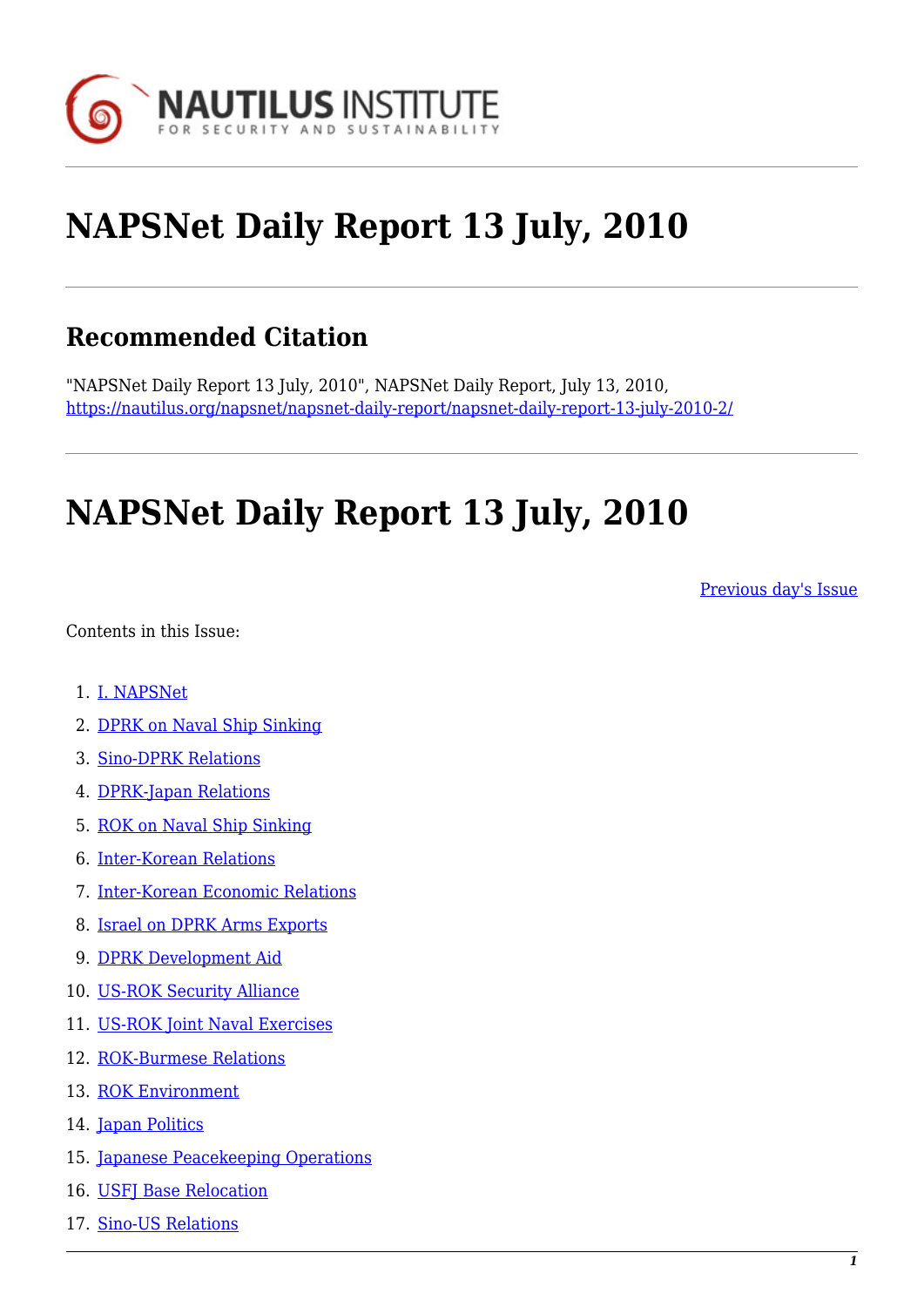- 18. [Cross-Strait Relations](#page-6-1)
- 19. [PRC Energy Infrastructure](#page-7-0)
- 20. [PRC Environment](#page-7-1)
- 21. [PRC Internet Control](#page-7-2)

# <span id="page-1-0"></span>**1. I. NAPSNet**

<span id="page-1-1"></span>[\(return to top\)](#page-0-0)

### **2. DPRK on Naval Ship Sinking**

Reuters ("NORTH KOREA CALLS OFF TALKS WITH U.N. OFFICERS OVER SHIP", Seoul, 2010/07/13) reported that the DPRK abruptly called off talks set for Tuesday with the United Nations Command. DPRK military representatives asked for a delay "for administrative reasons," the U.N. Command said in a statement. An official there said the DPRK may have decided it was not ready for the talks. No new date has been set.

#### <span id="page-1-2"></span>[\(return to top\)](#page-0-0)

# **3. Sino-DPRK Relations**

Joongang Ilbo ("CHINA REMAINS FAITHFUL TO NORTH: CHINA EXPERT", 2010/07/13) reported that the PRC finds the DPRK increasingly pesky, but there's no likelihood it will change its policy toward it as long as Kim Jong-il is in power, a PRC expert said. "Personally, I don't argue that Beijing will make any big change in its North Korea policy as long as Kim Jong-il remains breathing," said Zhu Feng, a professor and DPRK affairs specialist at the School of International Studies at Peking University. "Obviously, China's open condemnation of the DPRK for sinking the warship Cheonan would be a remarkable sign of its abandonment of Pyongyang as a longtime 'socialist' ally," Zhu said. "Its refusal to do this explicitly indicates that Beijing isn't ready yet to give up on the North."

<span id="page-1-3"></span>[\(return to top\)](#page-0-0)

# **4. DPRK-Japan Relations**

Xinhua News ("DPRK MEDIA URGES JAPAN TO BE CAUTIOUS OVER KOREAN ISSUES ", 2010/07/10) reported that a newspaper of the DPRK published a commentary condemning the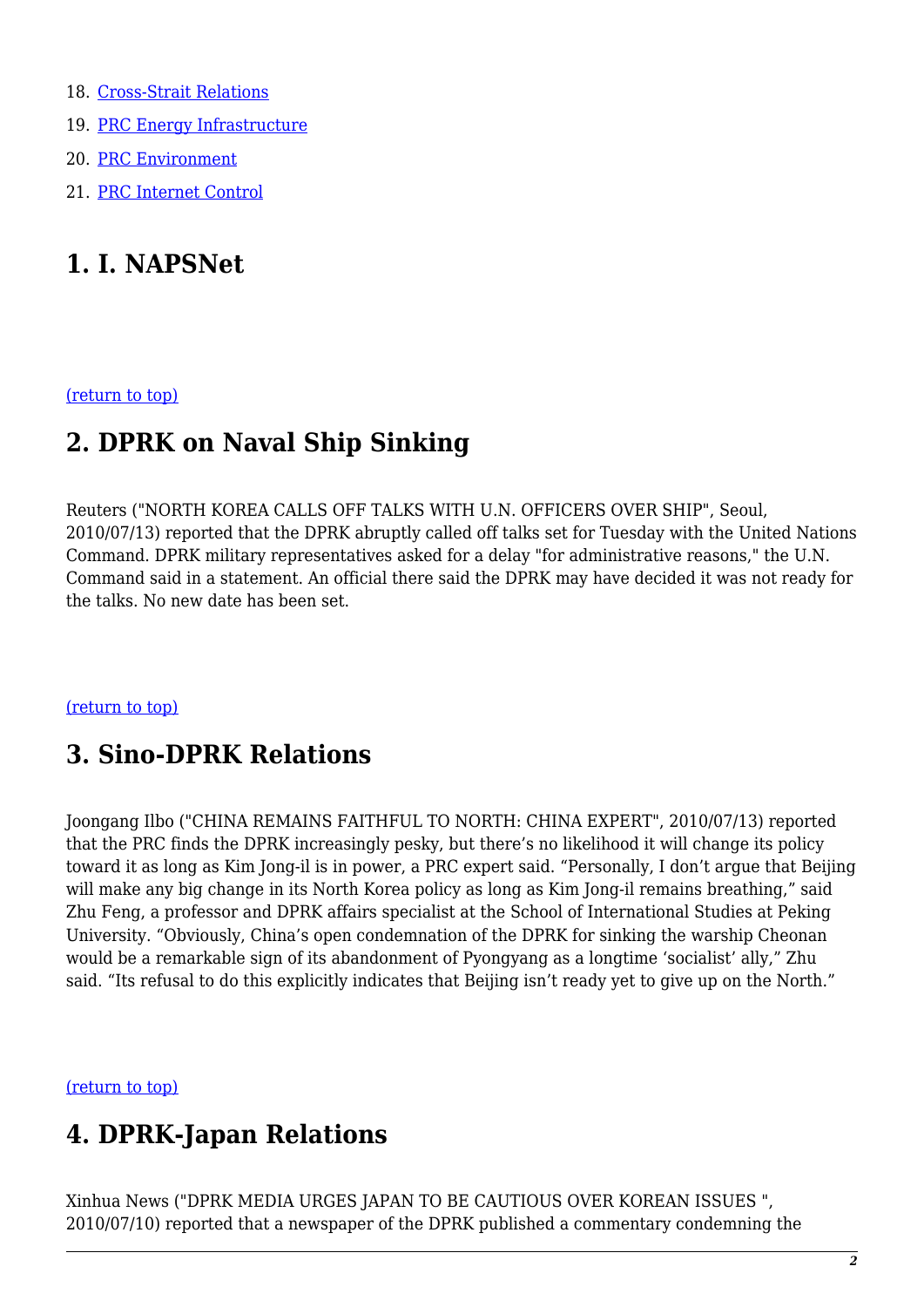speech of the Japanese prime minister at the G8 summit over the Cheonan incident. The Japanese authorities should keep cautious on the Korean issue and adopt a "restrained position," said the Rodong Sinmun newspaper. The "nonsense" of Naoto Kan was a dangerous move that could bring disaster to Japanese people, the newspaper warned. If a war breaks out on the Korean Peninsula, Japan will surely be involved, the newspaper said.

#### <span id="page-2-0"></span>[\(return to top\)](#page-0-0)

# **5. ROK on Naval Ship Sinking**

Xinhua News ("S. KOREA TO KEEP PUNITIVE MEASURES AGAINST DPRK IN PLACE AFTER UN STATEMENT", 2010/07/13) reported that the ROK's Unification Ministry will not withdraw punitive measures put in place against the DPRK that allegedly launched a torpedo attack on a ROK warship, even after the United Nations released a statement condemning the act, the ministry spokesman said. "I reassert that no changes have been made to the ministry's stance that it will continue carrying out measures (against the DPRK)," unification ministry spokesman Chun Hae-sung told reporters in a briefing.

#### <span id="page-2-1"></span>[\(return to top\)](#page-0-0)

### **6. Inter-Korean Relations**

Xinhua News ("DPRK MEDIA SLAMS S KOREA OVER "PERSISTING IN ANTI-DPRK POLICY"", 2010/07/13) reported that Rodong Sinmun of the DPRK accused the ROK authorities of "persisting in anti-DPRK policy." The newspaper also said that Seoul took "the resolution of nuclear issues on Korean Peninsula as the precondition of improving north-south relations." The commentary also said that despite the fact that the Lee Myung-Bak administration has failed in the election of local autonomy, "it still continues its road of anti-unification and anti-nationality."

#### <span id="page-2-2"></span>[\(return to top\)](#page-0-0)

### **7. Inter-Korean Economic Relations**

Yonhap News ("SEOUL SAYS IT WILL CONSIDER EASING TRAVEL RESTRICTIONS ON WORKERS AT JOINT INDUSTRIAL PARK", 2010/07/13) reported that the Unification Ministry said it will consider easing travel restrictions for ROK workers at a joint inter-Korean industrial park after repeated pleas by businessmen complaining of financial troubles from the restrictions. During a press briefing, ministry spokesman Chun Hae-sung said the ministry is well aware of difficulties faced by ROK firms at the Kaesong industrial park. "We're listening to their concerns and reviewing possibilities (of easing the restrictions)," Chun said. "It would be premature for me to say at this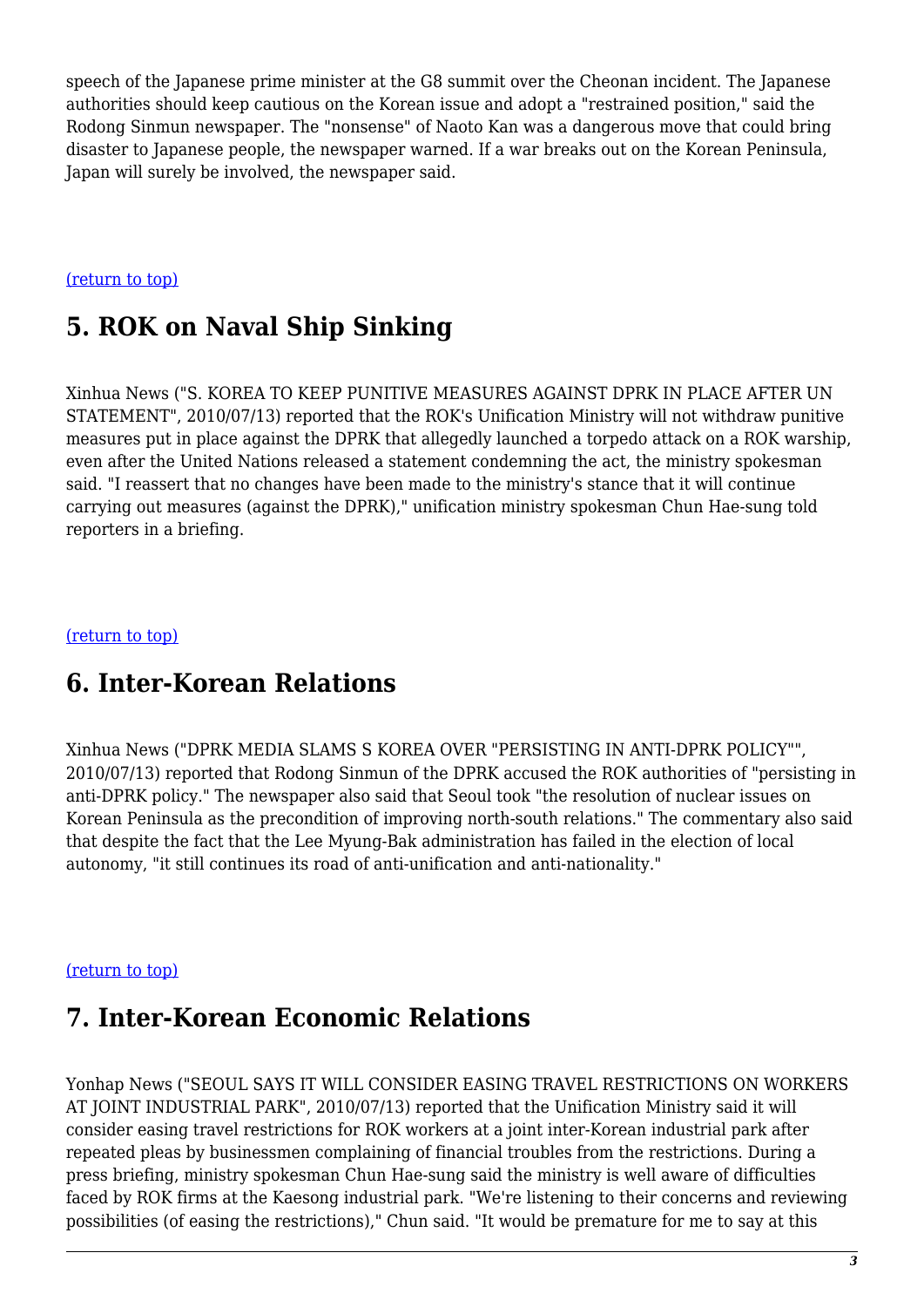point what specific steps will be taken, but let me stress that the government fully understands the companies' problems."

The Economic Times ("S KOREAN BANKS END NEW LOANS TO HYUNDAI GROUP", 2010/07/10) reported that creditors stopped providing new loans to the ROK's troubled Hyundai Group, which runs a shipping line and major business projects in the DPRK, officials said. Nine of the group's 12 units will receive no fresh loans "until the group accepts our demands", said a spokesman for Korea Exchange Bank, the largest of 13 creditors. The group was picked by creditors in May as a financially distressed conglomerate. But it has refused to sign a deal to sell non-core assets to reduce debts, insisting its financial health is improving.

#### <span id="page-3-0"></span>[\(return to top\)](#page-0-0)

### **9. Israel on DPRK Arms Exports**

Yomiuri Shimbun ("PERES: N. KOREA 'DUTY FREE SHOP' OF ARMS", 2010/07/13) reported that Israeli President Shimon Peres called the DPRK a "duty free shop of missiles and nuclear installations" and warned that nuclear-related equipment and missiles were flowing into the Middle East from that country. "I think North Korea is supplying weapons to Iran. Iran supplies weapons to Syria, and Syria supplies [them] to Hizbollah," Peres said during an interview with The Yomiuri Shimbun.

#### <span id="page-3-1"></span>[\(return to top\)](#page-0-0)

# **10. DPRK Development Aid**

Xinhua News ("DPRK TO STRENGTHEN CO-OP WITH U.N. POPULATION FUND ", 2010/07/13) reported that DPRK will strengthen its cooperation with the United Nations Population Fund (UNPF), an official said. Yang Song Il, a section chief of the Population Center, spoke on the occasion of the World Population Day, which falls on July 11, the official news agency KCNA reported. "We will continue surveys in different fields to make contribution to the development of national economy and public health and further strengthen the cooperation with international organizations, including the UNPF," he said.

#### <span id="page-3-2"></span>[\(return to top\)](#page-0-0)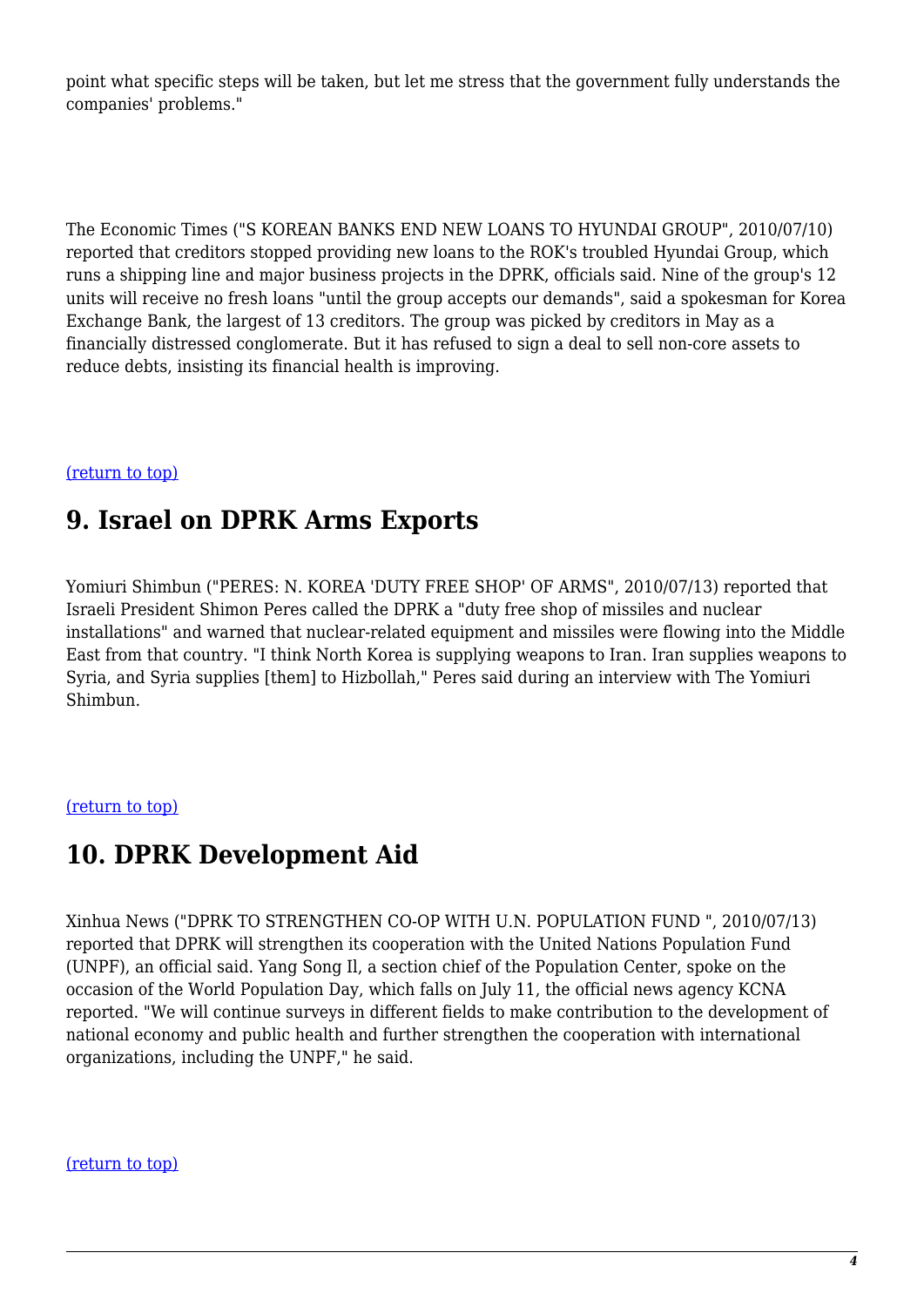# **11. US-ROK Security Alliance**

Yonhap News ("S. KOREA, U.S. TO HOLD 'TWO-PLUS-TWO' SECURITY TALKS", 2010/07/13) reported that the ROK and the US will hold a meeting of their defense and foreign ministers in Seoul next week to discuss key matters of mutual concern, including their alliance and the DPRK, the foreign ministry said. The inaugural "two plus two" security talks, set for July 21, will bring together US Secretary of State Hillary Clinton, Defense Secretary Robert Gates and ROK Foreign Minister Yu Myung-hwan and Defense Minister Kim Tae-young.

<span id="page-4-0"></span>[\(return to top\)](#page-0-0)

### **12. US-ROK Joint Naval Exercises**

Agence France-Presse ("S.KOREA SAYS LOCATION OF WAR GAMES UNDECIDED", 2010/07/13) reported that the ROK and the US are still deciding where to hold a joint naval exercise intended as a warning to the DPRK, the defence ministry said. A Seoul defence ministry spokesman said the ROK and the US are "fine-tuning the timetable, scale and location" of the manoeuvres. Yonhap news agency, quoting a government source, has said Seoul is considering moving the venue to its south or east coasts rather than the sensitive Yellow Sea.

#### <span id="page-4-1"></span>[\(return to top\)](#page-0-0)

# **13. ROK-Burmese Relations**

Xinhua News ("S KOREA TO PROVIDE MORE INFORMATION, TECHNOLOGY ASSISTANCE TO MYANMAR", 2010/07/13) reported that the ROK will provide more information and technology assistance to Myanmar to help the country manage agricultural production, the official daily New Light of Myanmar reported. Among the cooperation projects was also one by the KOICA, which is ROK government's overseas aid agency. It has been providing training to Myanmar government staff in information and technology (IT), industrial and forestry sectors as well as technical expertise and equipment needed for social service organizations' training in related fields.

<span id="page-4-2"></span>[\(return to top\)](#page-0-0)

# **14. ROK Environment**

Yonhap (Lee Chi-dong, "S. KOREAN CONGLOMERATES TO POUR 22.4 TRILLION WON INTO GREEN BUSINESS BY 2013", Seoul, 2010/07/13) reported that the ROK's 30 largest conglomerates plan to invest 22.4 trillion won (US\$18 billion) into the green-growth sector over the next three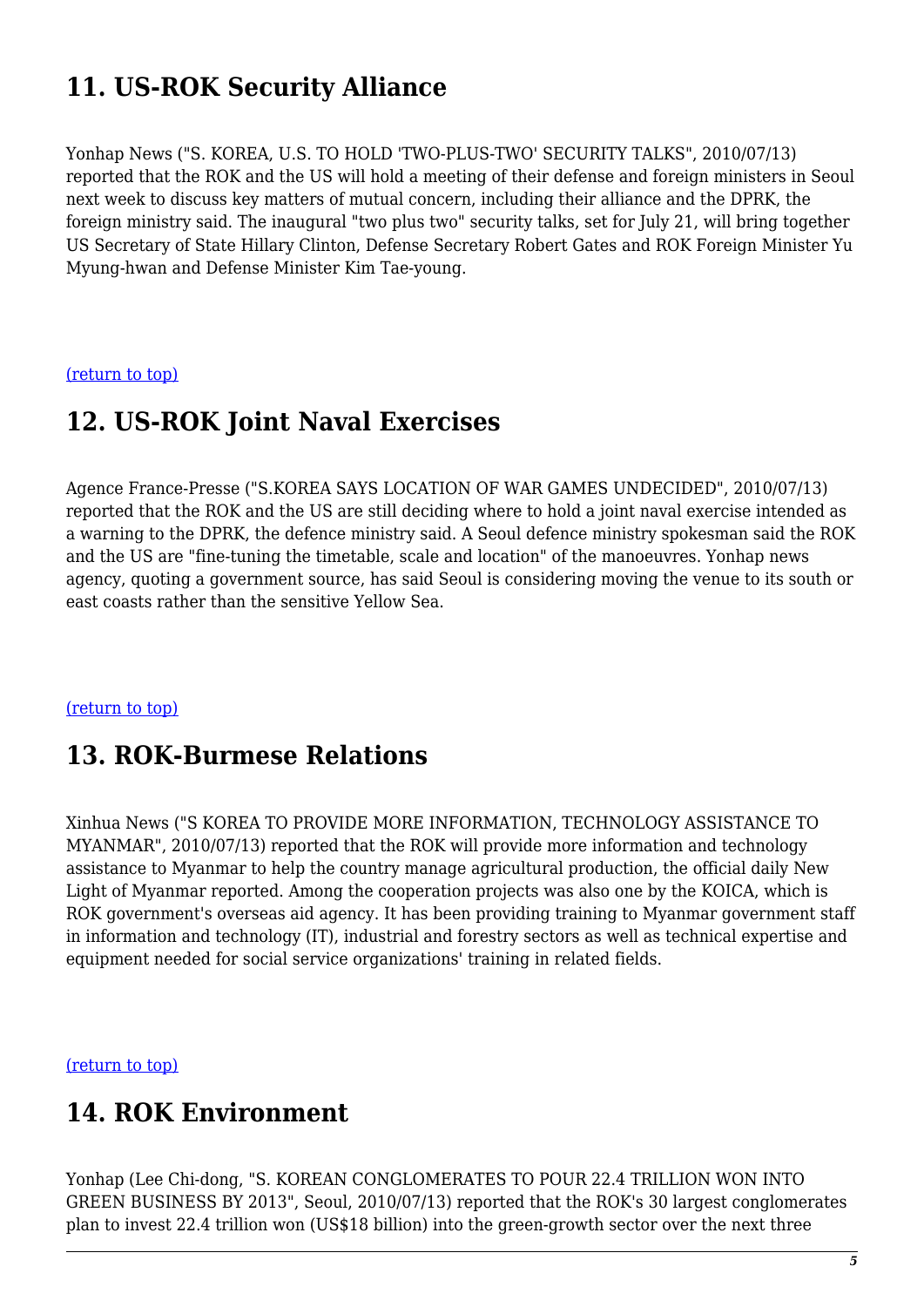years, a presidential committee said Tuesday. The investment would mark a 48.2-percent increase from the 15.1 trillion won the conglomerates spent during the past three years, the committee said. A breakdown of the investments would include 8.9 trillion won on clean energy, 5.3 trillion won for the development of hybrid or eco-friendly cars, and 4.3 trillion won for next-generational electric device development.

#### <span id="page-5-0"></span>[\(return to top\)](#page-0-0)

# **15. Japan Politics**

Agence France-Presse ("JAPAN BUSINESS LEADERS FEAR POLITICAL STALEMATE", 2010/07/13) reported that ratings agency Standard & Poor's urged Japan to get to grips with its public debt as business leaders warned the country faces a lengthy stalemate after the government's rout at weekend polls. Japan's fifth premier in four years, Kan has put fiscal discipline at the core of his agenda to fix the country's finances and slash the world's biggest public debt, which is almost twice the size of the economy. But he now lacks the momentum needed to push the relevant legislation through the Diet, which could delay plans to rein in debt as the party scrambles for new allies.

Kyodo ("KAN CABINET'S DISAPPORVAL RATE SURPASSES APPROVAL RATE", Tokyo, 2010/07/13) reported that the disapproval rate for the Cabinet of Prime Minister Naoto Kan has risen to 52.2 percent, far surpassing the approval rate which has plunged to 36.3 percent, the latest nationwide telephone poll by Kyodo News showed Tuesday. In the poll conducted Monday and Tuesday after the House of Councillors election, 52.8 percent responded that Kan does not need to resign as prime minister, while 52.5 percent said they support a hike in the consumption tax.

#### <span id="page-5-1"></span>[\(return to top\)](#page-0-0)

### **17. Japanese Peacekeeping Operations**

Kyodo ("JAPAN WON'T SEND SDF HELICOPTERS TO SUDAN FOR U.N. MISSION: GOV'T ", Tokyo, 2010/07/13) reported that the Japanese government said Tuesday it will not send Self-Defense Force helicopter units to Sudan for a U.N. peacekeeping mission. The decision followed the Defense Ministry's conclusion last month that Japan should not do so, citing in part the possible cost associated with such a deployment.

#### <span id="page-5-2"></span>[\(return to top\)](#page-0-0)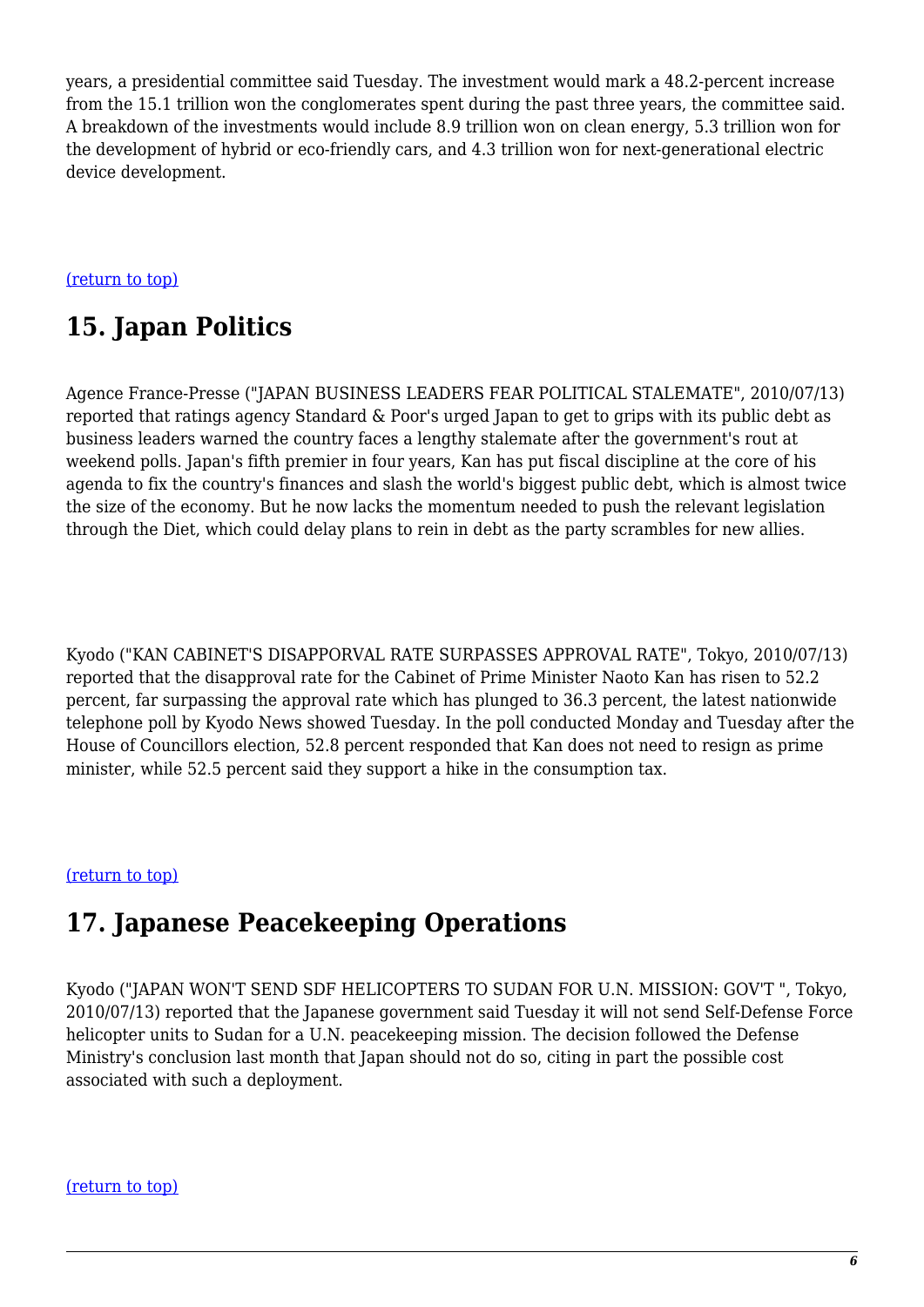# **18. USFJ Base Relocation**

Kyodo News ("U.S. DOWNPLAYS IMPACT OF DPJ'S ELECTION DEFEAT ON FUTENMA ISSUE", 2010/07/13) reported that a senior US official dismissed concern that the Japanese ruling party's setback in Sunday's upper house election could negatively affect the implementation of the relocation of a key U.S. Marine base in Okinawa in line with a bilateral accord reached in late May. Asked if there are concerns that Japanese Prime Minister Naoto Kan will not be able to implement the relocation plan of U.S. Marine Corps' Futenma Air Station as he has pledged, State Department spokesman Philip Crowley told a news conference, "No."

The Wall Street Journal ("OKINAWA? MARINES OUT, SAYS BARNEY FRANK", 2010/07/13) reported that Okinawans seeking to oust the US Marines from their midst have a prominent new advocate in Washington: Veteran Democratic Congressman Barney Frank. The liberal Massachusetts Democrat was given the microphone in recent days after penning a widely-cited odd-couple op-ed with libertarian Texas Republican Rep. Ron Paul on July 6 calling for sharp cuts in the Pentagon budget, particularly on spending abroad. "We don't need 15,000 Marines in Okinawa," Mr. Frank told National Public Radio July 10. "They're hanged-over (sic) from a war that ended 65 years ago."

#### <span id="page-6-0"></span>[\(return to top\)](#page-0-0)

### **20. Sino-US Relations**

Xinhua News ("CHINA REJECTS U.S. FINGER POINTING ON HUMAN RIGHTS, DEMOCRACY ", 2010/07/13) reported that the PRC has achieved obvious results in protecting citizens' rights and freedoms, a PRC Foreign Ministry spokesman said Monday, rejecting a US report that criticized the PRC. Spokesman Qin Gang made the remarks when asked to comment on a US State Department report that criticized the PRC's democracy- and human rights-status. The PRC government protects its citizens' basic rights and freedoms in accordance with law, Qin said, adding that the peopleoriented approach has produced obvious results.

#### <span id="page-6-1"></span>[\(return to top\)](#page-0-0)

### **21. Cross-Strait Relations**

Reuters ("HU HAILS CHINA-TAIWAN TRADE PACT", 2010/07/13) reported that President Hu Jintao hailed a historic trade pact between the PRC and Taiwan when he met with the chairman of Taiwan's ruling Nationalist Party, saying it signals progress on their deepening ties. Hu told Chairman Wu Poh-hsiung during his visit that the trade deal signed last month is an "important achievement" that helps reach the two sides' goal of "peaceful development of relations."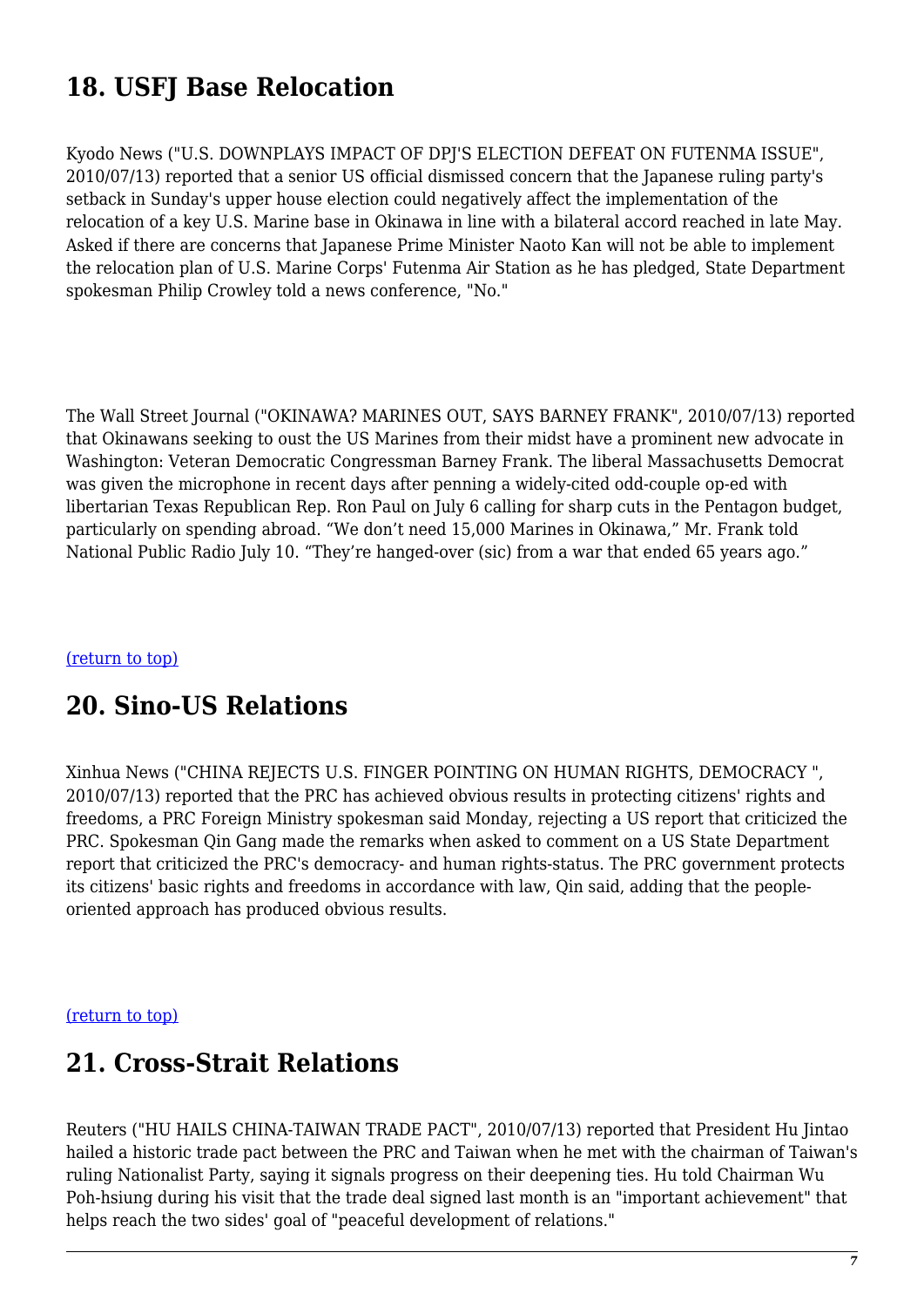The Associated Press ("TAIWAN PRESIDENT PROMOTES CLOSER CHINA TIES", 2010/07/13) reported that Taiwan's president urged his PRC counterpart to work toward improving historically testy ties following the signing of a landmark trade deal. Ma Ying-jeou said this was an opportunity for the two sides to end decades of mistrust and search for common ground. Ma told reporters Sunday he had asked the honorary chairman of his ruling Nationalist Party, Wu Poh-hsiung, to tell PRC President Hu Jintao during a planned meeting in Beijing on Monday that the two should work together to "build mutual trust, set aside our differences and look for common grounds."

#### <span id="page-7-0"></span>[\(return to top\)](#page-0-0)

### **23. PRC Energy Infrastructure**

Reuters ("CHINA PLANS SOME \$30 BILLION ON RURAL GRID CONSTRUCTION", 2010/07/13) reported that the PRC will invest some 200 billion yuan (\$29.53 billion) in the next two and a half years to expand and upgrade its rural power grid network, the PRC's energy officials said on Monday. "There are still 5.3 million people nationwide that have no access to power, and most of them are in Inner Mongolia, Sichuan, Yunnan, Tibet, Qinghai and Xinjiang," Zhang Guobao, head of the National Energy Administration, told a national meeting. "Some rural power grids were also overloaded despite earlier expansion, restricting power consumption."

#### <span id="page-7-1"></span>[\(return to top\)](#page-0-0)

### **24. PRC Environment**

Reuters ("CHINA TO START DRAINING DAM THAT THREATENS CITY", 2010/07/13) reported that authorities in a remote western part of the PRC hope to start draining as soon as Tuesday an overfilled, leaking reservoir which is threatening to burst and flood a nearby city, state media said on Monday. The Wenquan reservoir in Qinghai province is holding over 230 million cubic meters of water when it was designed for a maximum of 70 million, the Xinhua news agency said. More than 9,000 people in immediate danger have already been evacuated.

<span id="page-7-2"></span>[\(return to top\)](#page-0-0)

### **25. PRC Internet Control**

Agence France-Presse ("CHINA EASES CONTROL ON WEB FORUMS", Beijing, 2010/07/13)